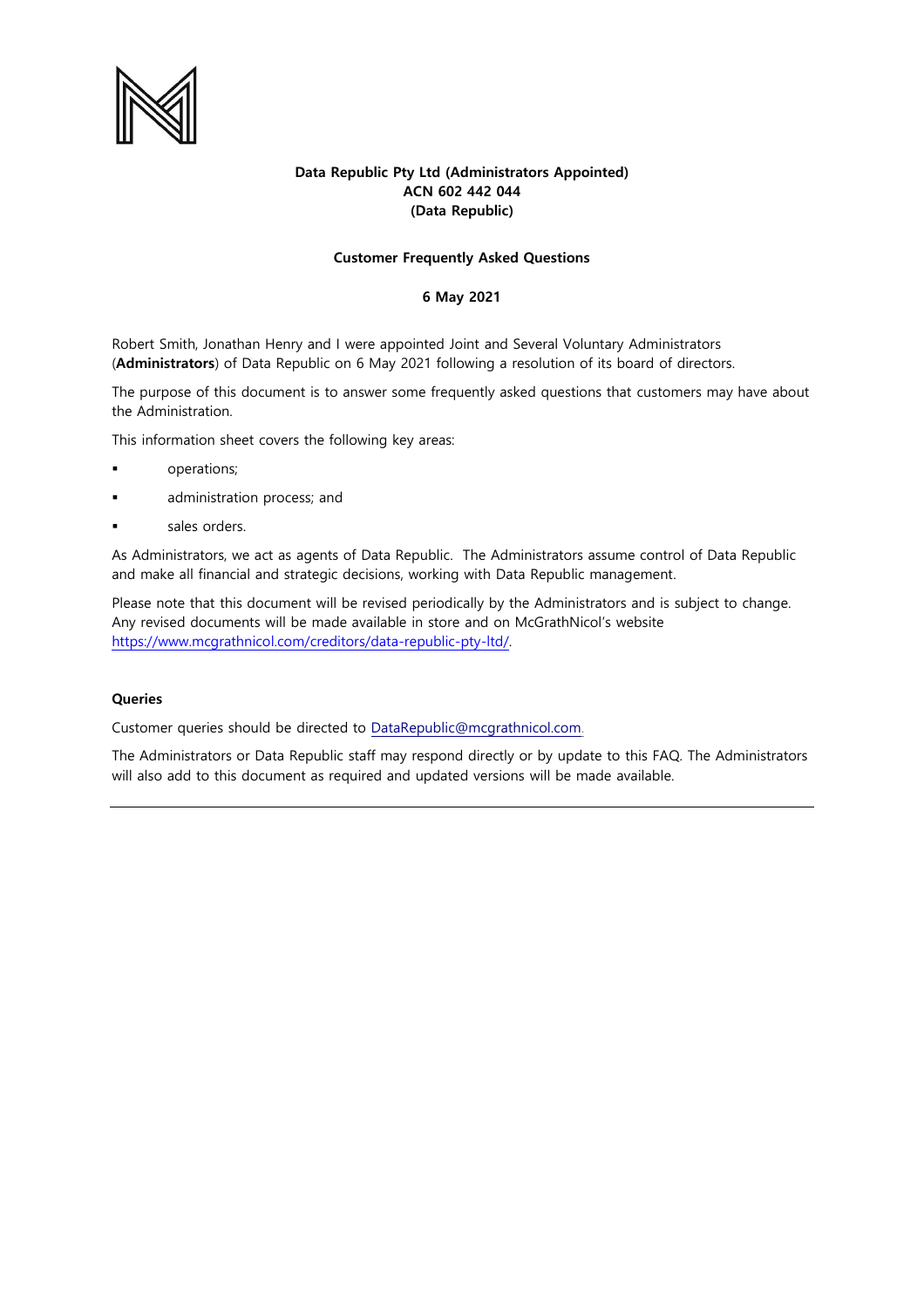

### **OPERATIONS**

### **Is the business continuing to trade?**

Yes.

The Administrators are working with the company and its management team to restructure the business through a truncated sale process.

The Administrators are conducting an urgent review, including seeking interest from parties on a business sale or recapitalisation.

## **How soon will a decision be made about the future of Data Republic?**

No timetable has been set at this time, however the Administrators are aware that this process needs to happen quickly, and will provide updates throughout the administration.

## **ADMINISTRATION PROCESS**

## **What has happened to Data Republic? Why did the administration come about?**

The Directors resolved to appoint the Voluntary Administrators following an inability to raise further capital to fund Data Republic's business operations.

### **What is a voluntary administration?**

Voluntary administration is a procedure where the directors of an insolvent or likely to become insolvent company (i.e. one that is unable to pay its debts as they fall due) appoint an external administrator called a 'Voluntary Administrator'.

The role of the Voluntary Administrator is to investigate Data Republic's affairs to assess the potential for rehabilitation or recapitalisation, to report to creditors and to recommend to creditors whether Data Republic should enter into a Deed of Company Arrangement, go into liquidation or be returned to the directors.

For more information regarding administrations, please visit [www.asic.gov.au.](http://www.asic.gov.au/)

## **What is the role/authority of the Data Republic directors? Do we take direction from them or from the Administrators?**

The Administrators make all financial and strategic decisions relating to Data Republic and have ultimate executive control of Data Republic.

The Administrators continue to work with Data Republic management and employees to serve customers.

### **Who is McGrathNicol?**

McGrathNicol is an independent advisory and restructuring firm specialising in Advisory, Forensic, Transactions, Restructuring and Insolvency.

### **Where can I get information in relation to the administration?**

Information will periodically be posted to the Administrators' website – <https://www.mcgrathnicol.com/creditors/data-republic-pty-ltd/> .

### **What is the first meeting of creditors?**

The Administrators are required to hold a meeting of creditors within 8 business days of their appointment.

If you believe you are a creditor, please contact the Administrators at [datarepublic@mcgrathnicol.com.](mailto:datarepublic@mcgrathnicol.com)